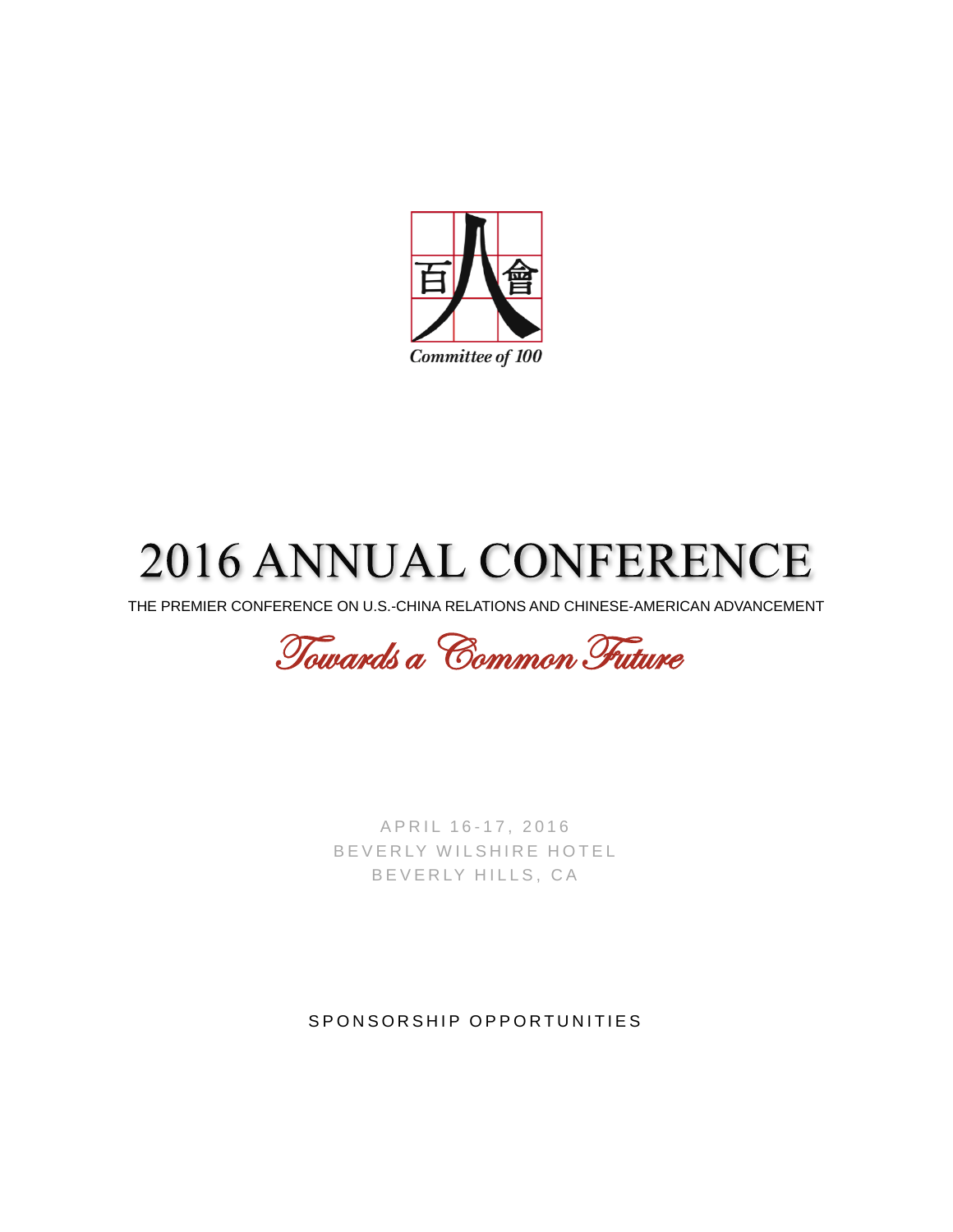## **ABOUT US**

The **Committee of 100** (C-100) is a membership organization of Chinese Americans dedicated to the spirit of excellence and achievement in America. Established in 1990 by I.M. Pei and Yo-Yo Ma, C-100 has a rich legacy of harnessing the collective power of its distinguished members to provide leadership and act as a constructive force to advance three core program pillars: U.S.-China Trust-building, Chinese Americans for Greater Inclusion, and Next Generation Leadership Development.

We invite you to be a sponsoring partner of the C-100 2016 Annual Conference on April 16-17, 2016 at the Beverly Wilshire Hotel in Beverly Hills, CA. Sponsors will receive exclusive benefits as VIPs of the premier conference on U.S.-China relations and Chinese American advancement. Gain unique access to distinguished speakers, Committee of 100 members, and other key influencers by sponsoring today.

Topics at the C-100 2016 Annual Conference include:

- The U.S.-China Economic and Political Outlook
- Hollywood and China
- Economic Espionage: Spies or Stereotypes?
- Asians in Hollywood
- Chinese-American Journeys: TED-Style talks by C-100 members

This will be the largest C-100 member gathering of the year, and we expect over 500 leaders in business, government, academia, and the media to participate.

The Committee of 100 is a non-partisan 501(c)(3) tax-exempt nonprofit, with headquarters in New York City, and regional chapters in Washington, D.C., Los Angeles, San Francisco, and Beijing. Learn more at www.Committee100.org.

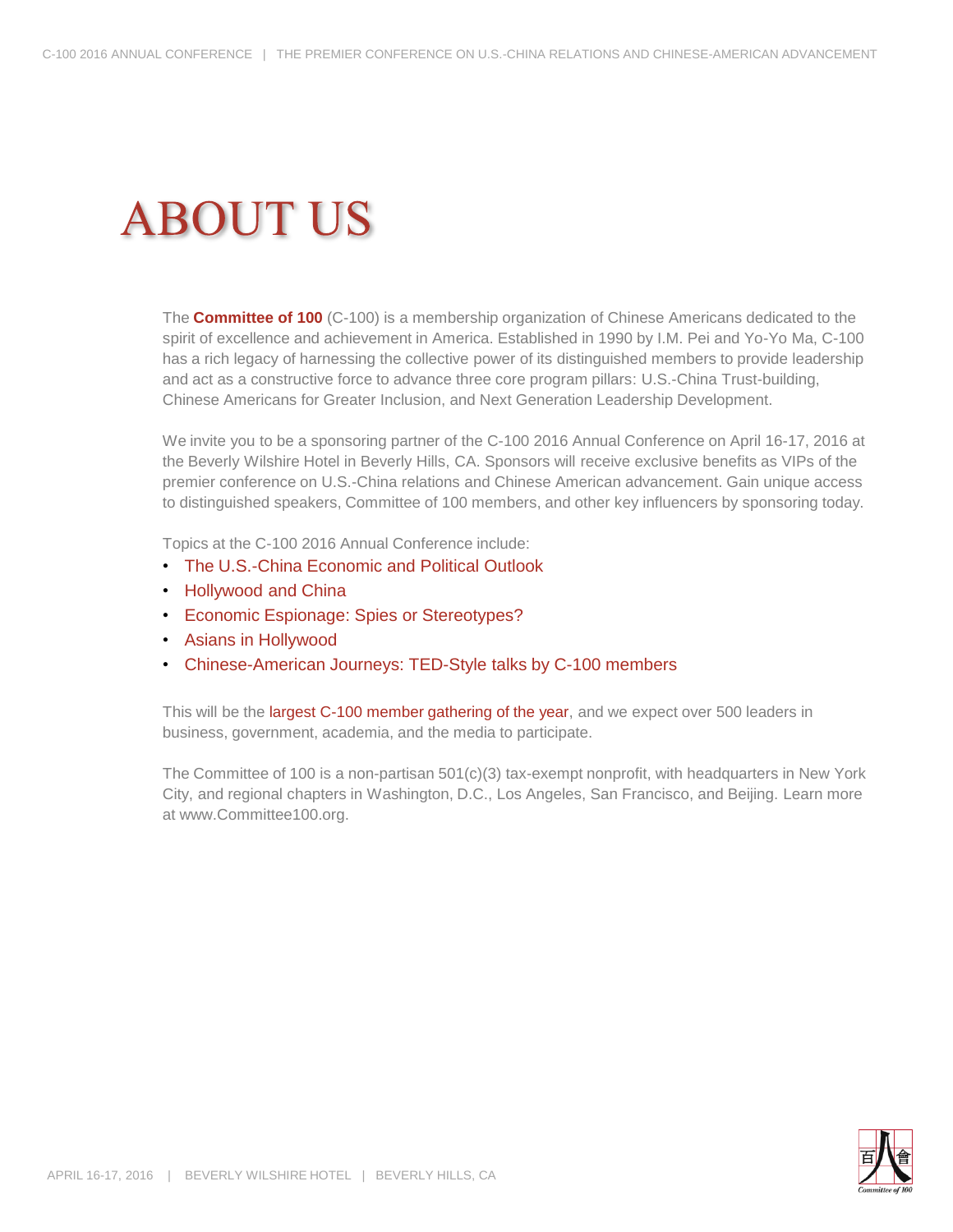# **BECOME A SPONSOR**

### **Diamond Sponsor \$200,000**

**VIP ACCESS, INVITATIONS & TABLE BENEFITS**

- A seat at the head table
- 20 Invitations to VIP-only Reception on April 16
- 20 Seats (2 Premier Tables) at Awards Gala on April 16
- 20 Invitations to Pre-Summit VIP Breakfast on April 16
- 20 Reserved VIP Seats at Summit Luncheon on April 16
- 20 Tickets to All-Day Summit on April 16
- 20 Tickets to C-100 Town Hall on April 17

#### **RECOGNITION & VISIBILITY**

- Podium acknowledgement by C-100 Chairman during welcome remarks at both gala and summit
- Full-page color ad in conference booklet
- Distinctive Diamond Sponsor Badges for attendees throughout gala and summit
- Recognition as Diamond Sponsor in final event invitations (must confirm before March)
- Logo on event webpage
- Recognition as Diamond Sponsor in conference booklet and conference signage
- Recognition as Diamond Sponsor in media outreach material including: Media alerts, Press releases
- Opportunity to include promotional brochure in gift bags for all Summit Guests
- Logo and Recognition on prominent signage in Summit reception and breaks area
- Company name & logo displayed on screen as named host of one Summit panel
- Select one of the following special opportunities:
	- o Provide introductory remarks for one Summit Panel
	- o Named Host and exclusive branding for Pre-Gala General Cocktail Reception
	- o Named Host and exclusive branding for the Summit VIP Breakfast
	- o Named Host and exclusive branding for Plenary Break (with display and reception table)

#### **YEAR-LONG BENEFITS:**

- Logo on homepage of website throughout the year
- Logo on C-100 public newsletters throughout the year (distribution ~10,000)
- Invitations to adhoc / regional invite-only C-100 member activities throughout the year
	- One customized special event during the year, select one of the following:
		- o Receive an exclusive consultation with C-100 experts on US-China market positioning
			- o Opportunity to host one exclusive C-100 member cocktail reception or luncheon during the year
- **Recognized as Year-long Sponsor of a C-100 Signature Program with VIP invitations to (select one):**
	- 1. Global Philanthropy Initiative (collaboration with United Nations and elite Chinese philanthropists)
		- 2. C-100 Capitol Hill and Congressional Briefings (quarterly events with publication)
		- 3. U.S.-China Policy Speakers Series (quarterly events, open press)
		- 4. 2016 Presidential Elections China Policy Debate (Washington, D.C. event, open press)
		- 5. C-100 Opinion Survey (major outreach publication with open press events)
		- 6. C-100 Seminars on Unique Risks Advancing Technology Between U.S. and China
		- 7. C-100 Next Generation Leadership Development (scholarships & mentorship programs, open press)

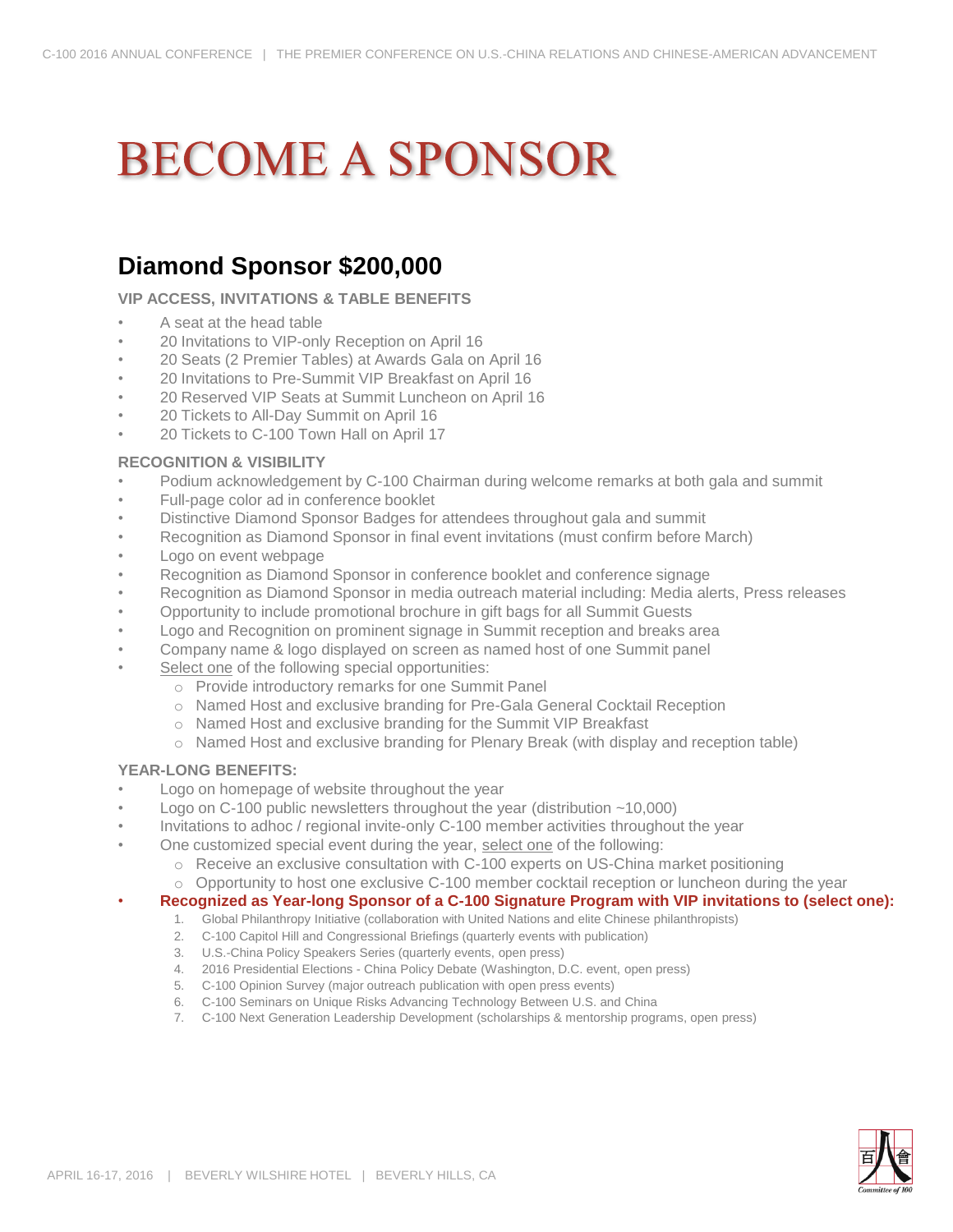## **BECOME A SPONSOR**

### **Platinum Sponsor \$100,000**

#### **VIP ACCESS, INVITATIONS & TABLE BENEFITS**

- 15 Invitations to VIP-only Reception on April 16
- 20 Seats (2 Premier Tables) at Awards Gala on April 16
- 20 Invitations to Pre-Summit VIP Breakfast on April 16
- 20 Reserved VIP Seats at Summit Luncheon on April 16
- 20 Tickets to All-Day Summit on April 16
- 20 Tickets to C-100 Town Hall on April 17

#### **RECOGNITION & VISIBILITY**

- Special recognition in media outreach material including: Media alerts, Press releases, invitations
- Podium acknowledgement by C-100 Chairman during welcome remarks at both gala and summit
- Full-page color ad in conference booklet
- Distinctive Platinum Sponsor Badges for attendees throughout gala and summit
- Recognition as Platinum Sponsor in final event invitations (must confirm before March)
- Logo on event webpage
- Recognition as Platinum Sponsor in conference booklet and conference signage
- Opportunity to include promotional brochure in gift bags for all Summit Guests
- Logo and Recognition on prominent signage in Summit reception and breaks area
- Company name & logo displayed on screen as named host of one Summit panel
- Opportunity to Host Private Dinner or Reception with C-100 members and VIPs
- Select one of the following special opportunities:
	- o Provide introductory remarks for one Summit Panel
	- o Named Host and exclusive branding for Pre-Gala General Cocktail Reception
	- o Named Host and exclusive branding for the Summit VIP Breakfast
	- o Named Host and exclusive branding for Plenary Break (with display and reception table)

#### **YEAR-LONG BENEFITS:**

• Logo on C-100 public newsletters throughout the year (distribution ~10,000)

### **Gold Sponsor \$50,000**

- **Special recognition in media & outreach material including: Media Alerts, Press releases, invitations**
- **Recognition as Gold Sponsor in Summit Journal, Event website and Signage at Summit**
- **Ten Reserved Seats (1 VIP Table) at Gala Dinner on April 16**
- **Ten (10) Invitations to VIP-only Reception on April 16**
- **Half page color ad in conference booklet**
- Distinctive Gold Sponsor VIP Badges for attendees throughout Summit and Gala
- **Fifteen (15) Invitation to Pre-Summit VIP Breakfast on April 16**
- **Fifteen (15) VIP Seats at Summit Luncheon on April 16**
- Fifteen (15) Tickets to April 16 all-day Summit
- Opportunity to provide introductory remarks for one Summit Panel on April 16
- Fifteen (15) Tickets to C-100 Town Hall on April 17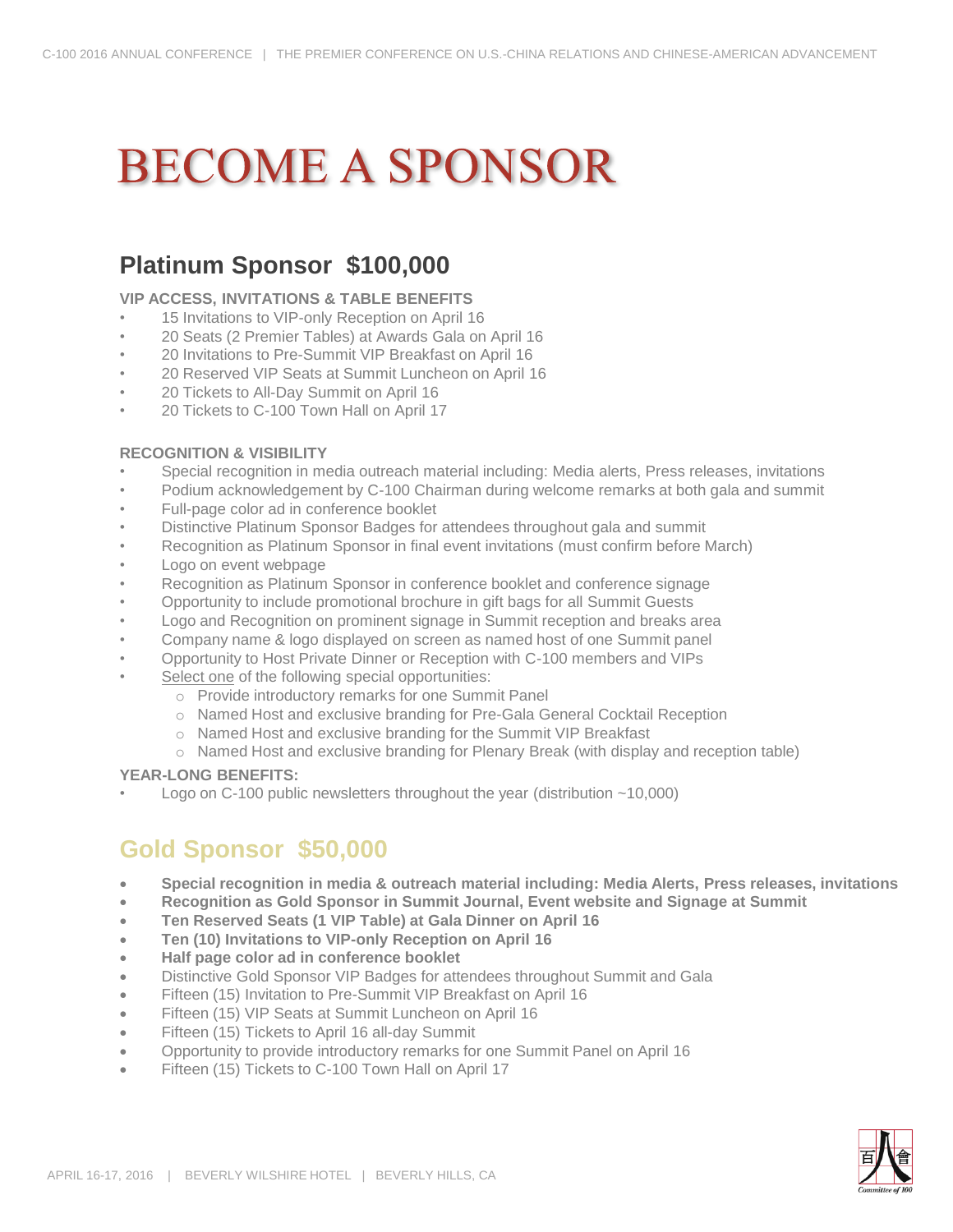## **BECOME A SPONSOR**

### **Silver Sponsor \$30,000**

- **One Reserved VIP Table at Gala Dinner (includes 10 seats) on April 16**
- **Half page black-white premier ad in Summit booklet**
- **Recognition as Sponsor in conference booklet, event website and signage at Summit**
- Distinctive Silver Sponsor VIP Badges for attendees throughout Summit and Gala
- Five (5) Invitations to VIP-only Reception on April 16
- Ten (10) Invitations to Pre-Summit VIP Breakfast on April 16
- Ten (10) Tickets to April 16 all-day Summit on April 16
- Ten (10) Tickets to C-100 Town Hall on April 17

### **Bronze Sponsor \$10,000**

- Four (4) Preferred Seats at Gala Dinner
- Two (2) Invitations to VIP-only Reception on April 16 (sponsors, members, speakers only)
- Four (4) Invitations to Pre-Summit VIP Breakfast on April 16
- Four (4) Tickets to April 16 all-day Summit
- Four (4) VIP seats at April 16 Summit Keynote Luncheon
- Four (4) Tickets to C-100 Town Hall on April 17
- Distinctive Bronze Sponsor VIP Badges for attendees throughout Summit and Gala
- Quarter page black-white premier ad in Summit booklet
- Recognition as Bronze Sponsor in Summit Journal, Event website and Signage at Summit

### **VIP Patron \$3,800**

- One (1) Preferred Seat at Gala Dinner on April 16
- One (1) Invitation to VIP-only Reception on April 16 (sponsors, members, speakers only)
- Two (2) Tickets to April 16 all-day Summit
- One (1) Invitation to Pre-Summit VIP Breakfast
- One (1) VIP seat at April 16 Summit Keynote Luncheon
- Two (2) Tickets to C-100 Town Hall on April 17
- Patron Sponsor VIP Badge

### **Table Sponsor \$15,000 (C-100 members only)**

- 1 Table of ten (10 seats) at Gala Dinner on April 16
- Ten (10) Tickets to April 16 all-day Summit
- Ten (10) Tickets to C-100 Town Hall on April 17

*If you are interested in a customized Title Sponsorship package, please contact Lisa Spivey at lspivey@committee100.org*

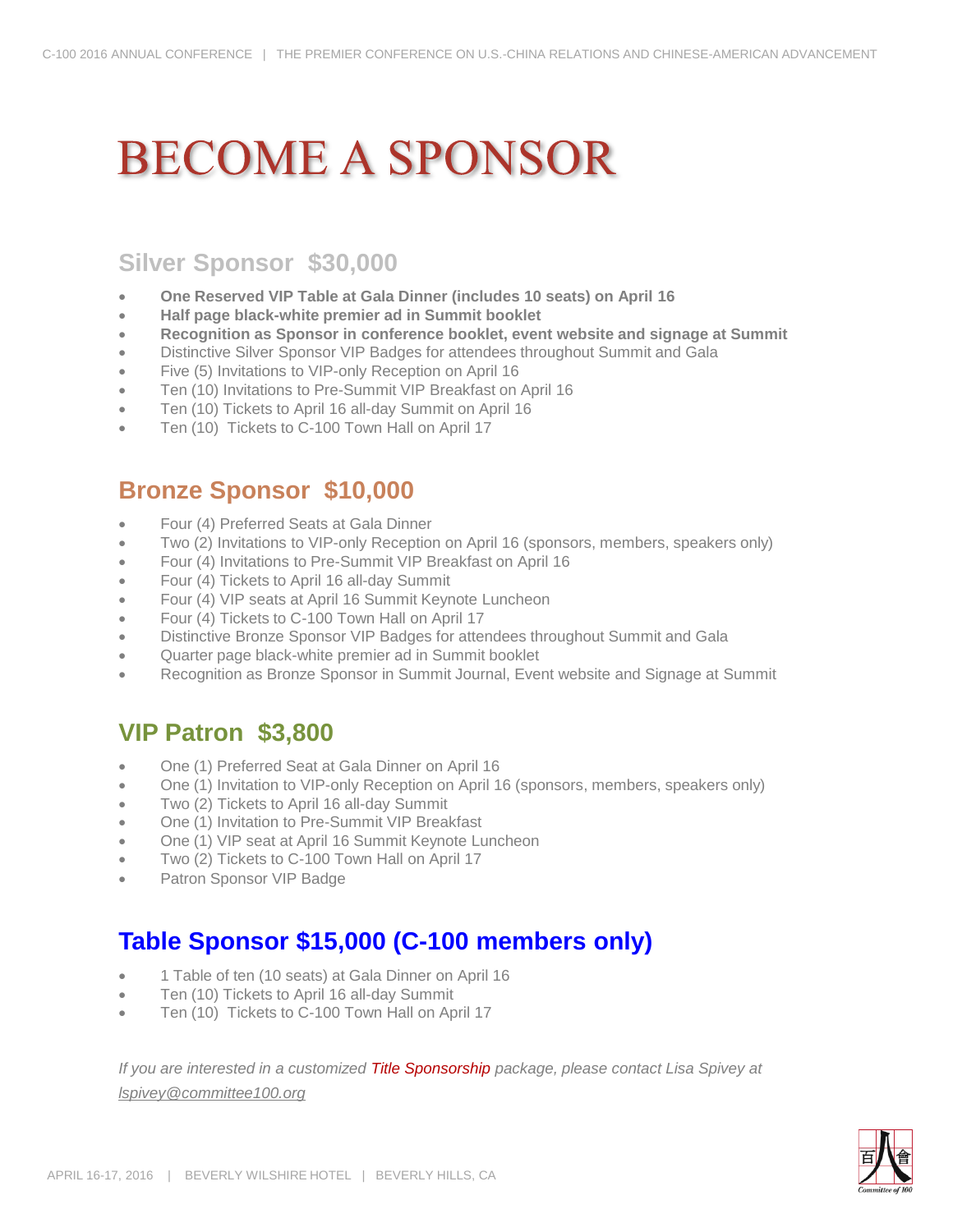## **C-100 MEMBERS**

*Our members are grateful to you for your consideration of support to our missions.*

- Kelly Cha, Singer/Songwriter
- Chi-Foon Chan, President & co-CEO, Synopsys, Inc.
- Ed Chan, Vice Chairman, Charoen Pokphand Group Co., Ltd.
- Ronnie Chan, Chairman, Hang Lung Properties Limited
- Tony Chan, President, Hong Kong University of Science & Technology
- David C. Chang, Professor Emeritus, Polytechnic Institute of New York University
- Gareth C. C. Chang, Chairman & Managing Partner, GC3 & Associates International
- Gordon H. Chang, Director of Center for East Asian Studies at Stanford University
- Hsin-Kang Chang, Honorary Professor, Peking University
- Milton Chang, Managing Director, Incubic
- Morris Chang, Founder, Chairman & CEO, Taiwan Semiconductor Manufacturing
- Albert Chao, President & CEO, Westlake Chemical Corporation
- Daniel Chao, Senior Vice President, TerraPower LLC
- Wing T. Chao, Former Vice Chair, Asia Pacific Development, Walt Disney Parks and Recreation
- Micheline Chau, Former President & COO, Lucasfilm Ltd.
- Guoqing Chen, Co-Founder & Vice Chairman, Pacific American Corp., Hainan Airlines
- Joan Chen, Actress
- John S. Chen, CEO, BlackBerry
- Lanhee Chen, Director of Domestic Policy Studies, Stanford University
- Lily Lee Chen, Former Mayor of Monterey Park,
- Pehong Chen, President & CEO, BroadVision, Inc.
- Steve Chen, Co-Founder & Chief Technology Officer, AVOS
- Wu-Fu Chen, Chairman, Acorn Campus
- Anla Cheng, Managing Director, Sino-Century China Private Equity, LLC
- Mei Wei Cheng, Chairman, Pactera Technology International Ltd.
- Richard T. Cheng, Chairman (retired), ECI Holdings, LLC
- Anna Chennault, Chairwoman, Council for International Cooperation, Inc.
- Andrew J.C. Cherng, Founder and Chairman of the Board, Panda Restaurant Group, Inc.
- John Chiang, California State Treasurer
- Leroy Chiao, NASA Astronaut
- Anne Chow, Senior Vice President, Global Solutions & Sales Operations, AT&T
- Wei Sun Christianson, Co-CEO of Asia Pacific & CEO of China, Morgan Stanley
- Benjamin Chu, President, Southern California Region, Kaiser Foundation Health Plan, Inc. & Hospitals
- David Chu, CEO, DC Design International, LLC
- J. Michael Chu, Managing Partner and Founder, Catterton
- Morgan Chu, Partner, Irell & Manella, LLC
- Paul C. W. Chu, Professor of Physics & TLL Temple Chair of Sciences, Texas Center for Superconductivity, University of Houston
- Wilson Chu, Partner, McDermott Will & Emery
- Weili Dai, Co-Founder, Marvell Technology Group
- Nelson Dong, Partner; Chair, National Security Law Group and co-Chair, Asia-Pacific practice, Dorsey & Whitney LLP
- Ivan Fong, Senior Vice President, Legal Affairs and General Counsel, 3M Co.
- Julie L. Fong, Film Producer, Partizan Entertainment
- Kenneth Fong, Chairman, Kenson Ventures, LLC
- Mike Fung, SVP (retired), Finance & Strategy, Wal-Mart Stores, Inc.
- Victor Kwok-King Fung, Group Chairman, The Fung Group
- Buck Gee, President, Angel Island Immigration Station Foundation
- Robert W. Gee, President, Gee Strategies Group LLC
- Harry Gee, Jr., Attorney at Law, Harry Gee & Associates, PLLC
- David D. Ho, CEO, Aaron Diamond AIDS Research Center
- Doreen Woo Ho, Commissioner, San Francisco Port Commission
- Ming Hsieh, Chairman & CEO, Fulgent Therapeutics

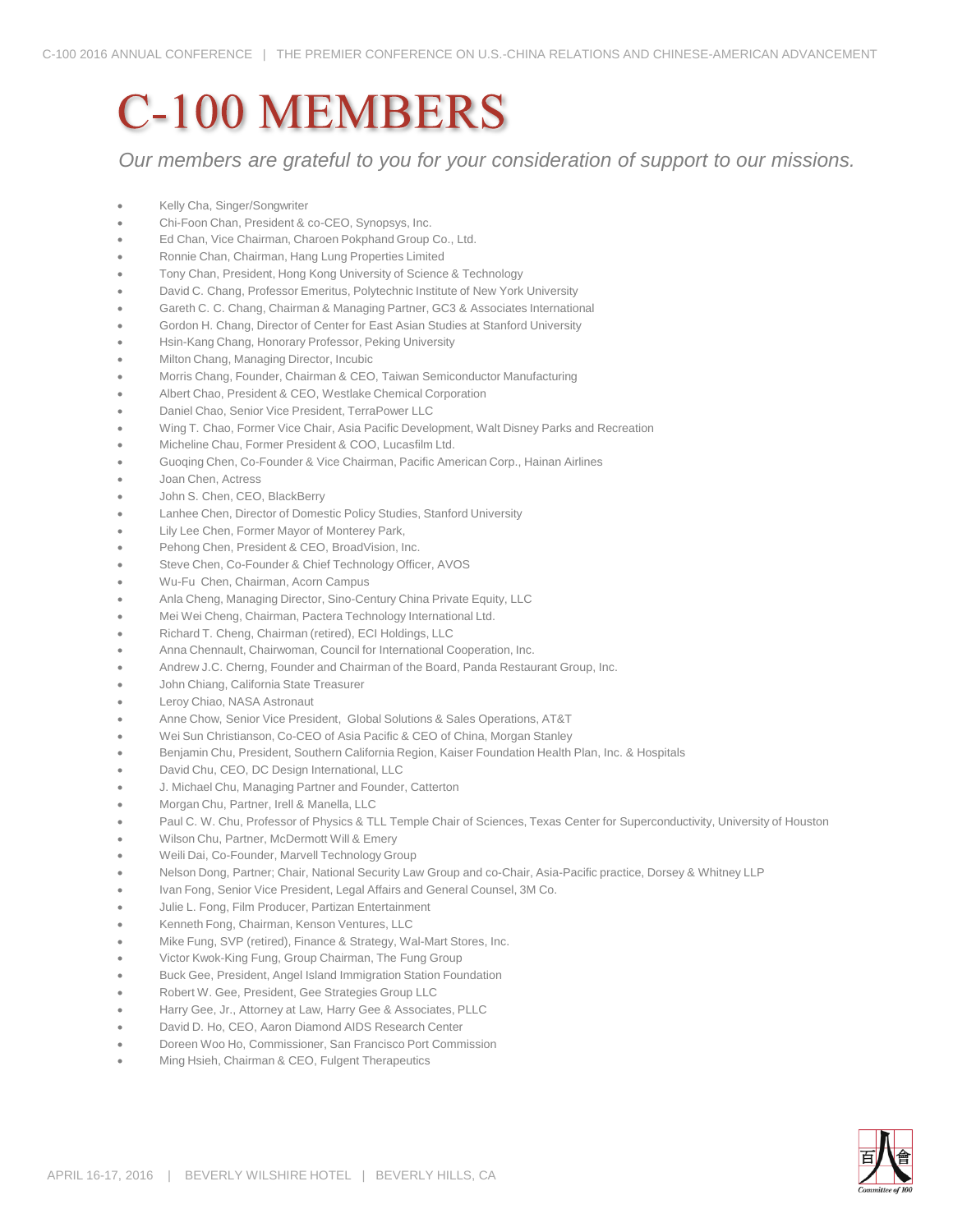## **C-100 MEMBERS**

*Our members are grateful to you for your consideration of support to our missions.*

- **•** Douglas Tong Hsu, Chairman & CEO, Far Eastern Group
- Ming Chen Hsu, Director, J.T. Tai & Co. Foundation, Inc
- Ta-Lin Hsu, Chairman & Founder, H&Q Asia Pacific
- Yue-Sai Kan, President, Yue-Sai Kan Productions
- George Koo, Retired International Business Advisor, Formerly with Deloitte
- Clarence Kwan, Senior Partner, Sino-Century China Private Equity Partners, LLC
- Michelle Kwan, Olympian & Senior Adviser for Public Diplomacy, U.S. Department of State
- Stewart Kwoh, President & Executive Director, Asian Americans Advancing Justice LA
- David Lee, Managing General Partner, Clarity Partners, LP
- Handel Lee, Partner, King & Wood Mallesons
- Richard Y. Lee, Chairman, Amsino Medical Group
- Robert Lee, Chairman of the Board, Blue Shield of California
- Ginger E. Lew, CEO, Three Oak Investments, LLC
- Cheng Li, Director, The John L. Thornton China Center, The Brookings Institution
- Ge Li, Chairman & CEO, WuXi PharmaTech Co., Ltd
- Herman Y. Li, Chairman, C&L Restaurant Group
- Howard Li, Chairman & CEO, Waitex International Co., Ltd.
- James M. Li, Managing Director (retired), Goldman Sachs & Co.
- Jeffrey Li, CEO, GL Capital Group
- Lu LI, Chairman, Himalaya Capital
- Shu Li, Founder, World Anti-Aging Co. Ltd.
- Maya Lin, President, Maya Lin Studio
- Michael C. Lin, Former National President, Organization of Chinese Americans
- Paul Lin, Partner, Akin Gump Strauss Hauer & Feld LLP
- Arthur Liu, CEO, Multicultural Radio Broadcasting, Inc.
- Betty Liu, News Anchor, Bloomberg
- Lucy Liu, Actress / U.S. Fund for UNICEF Amb.,
- Norman C.T. Liu, President & CEO, GE Capital Aviation Services
- Peter Liu, Chairman, WI Harper Group
- Don Liu, MD, Professor & Senior Advisor, University of Missouri-Columbia, Department of Ophthalmology
- Wallace Loh, President, University Of Maryland
- John Long, Chairman & President, Highridge Partners
- Lawrence B. Low, Chief Legal Officer, Orrick, Herrington & Sutcliffe LLP
- Weiming Lu, Urban Planning and Development Advisor
- Philip Ma, VP, Digital Health Technology & Data Sciences, Biogen
- Yo-Yo Ma, Cellist, Sound Postings
- Adeline Yen Mah, Physician, Writer, Founder, Falling Leaves Foundation
- Wan Ling Martello, EVP, Head of Zone Asia, Oceania and Africa, Nestle
- Matthew Miau, Chairman, Mitac-Synnex Group
- Jenny Ming, President & CEO, Charlotte Russe
- Anna Mok, Partner, Deloitte
- Dominic Ng, Chairman & CEO, East West Bank
- I. M. Pei, Architect
- Edmond Pi, Professor Emeritus, Clinical Psychiatry and the Behavioral Sciences, University of Southern California Keck School of Medicine
- Bright Sheng, Composer, Conductor, Pianist & Professor, The Leonard Bernstein Distinguished University Professor of Music, University of Michigan
- John Sie, Founder, AJS Ventures
- Anne Shen Smith, CEO (retired), Southern California Gas Company
- Anthony Sun, Managing General Partner (retired), Sun Management Associates LLC
- Brian A. Sun, Partner, Jones Day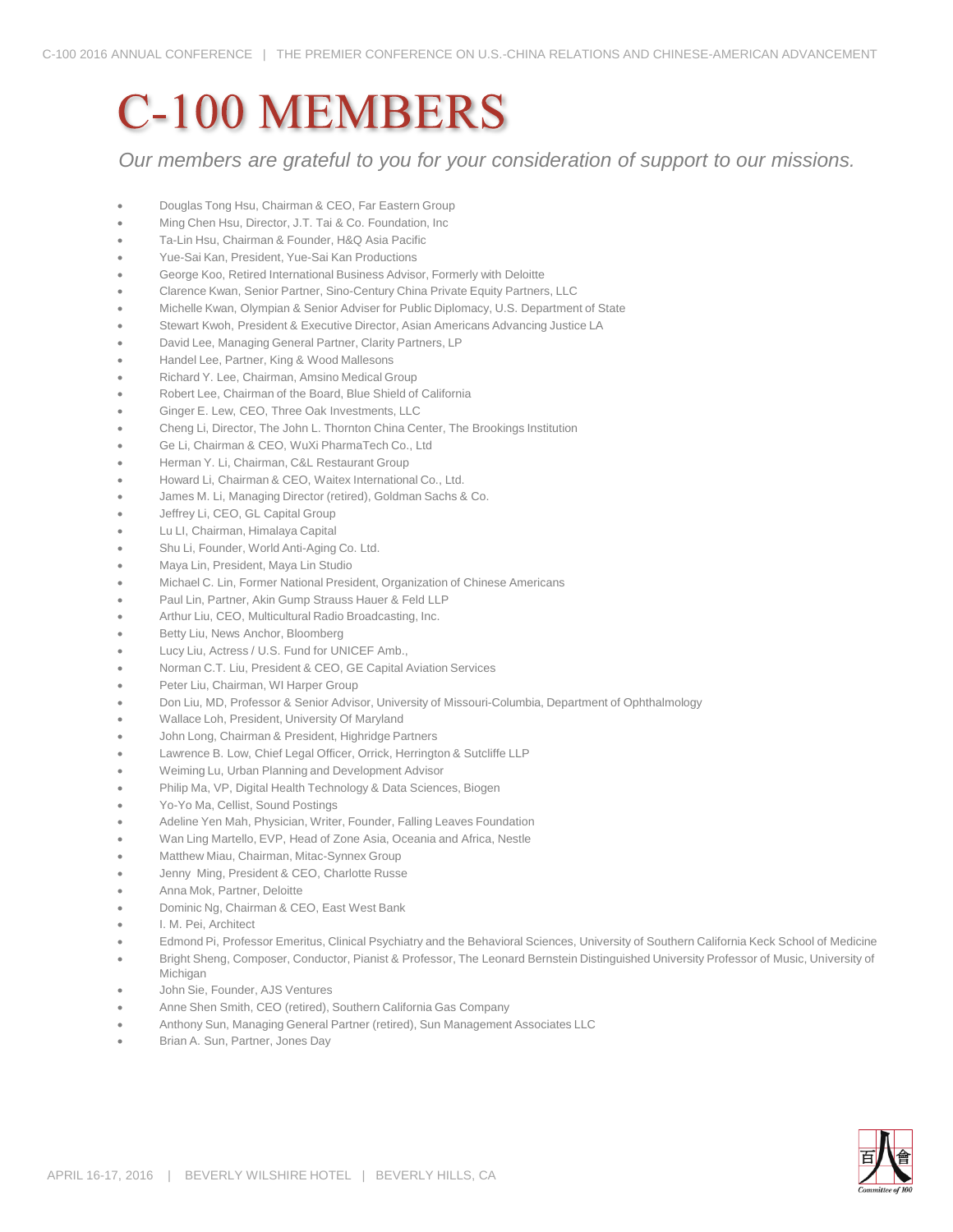## **C-100 MEMBERS**

*Our members are grateful to you for your consideration of support to our missions.*

- Jackson Tai, Former Vice Chairman and CEO, DBS Bank
- Tan Dun, Composer/Conductor, Parnassus Productions
- Lip-Bu Tan, Chairman, Walden International Investment Group
- Yuan Yuan Tan, Principal Dancer, San Francisco Ballet
- Cyrus Tang, CEO & Chairman, Tang Industries, Inc.
- David K. Y. Tang, Managing Partner, Asia, K&L Gates
- Donald Tang, Founder & CEO, Daley & Tang Partners LLC
- Henry S. Tang, Managing Partner, Carnegie Towers Strategic Investment Advisory
- Oscar L. Tang, Philanthropist
- Hao-Jiang Tian, Opera Singer, The Metropolitan Opera
- Shao Kuang Ting, Artist, Owner/President, Ting Shao Kuang Fine Arts
- Timothy Tong, President, The Hong Kong Polytechnic University
- Ming Tsai, Chef & Owner, Blue Ginger
- Calvin Tsao, Principal, Tsao & McKown Architects
- Carter Tseng, Chairman & CEO, Little Dragon Foundation
- Lawrence P. Tu, Senior Executive Vice President & Chief Legal Officer, CBS Corporation
- Weiming Tu, Lifetime Professor of Philosophy and Director of Advanced Studies, Peking University
- Mei-Mei Tuan, Managing Partner & Founder, Notch Partners
- Savio Tung, Chief Investment Officer, Investcorp International, Inc.
- Sue Van, President & CEO, Walter H. Coulter Foundation
- Charles P. Wang, Advisor, China AIDS Fund
- Cher Wang, Chairman, VIA Technologies, Inc.
- Chi Wang, Co-Chair, U.S. China Policy Foundation
- Dazong Wang, Chairman, Ophoenix Capital Management Inc.
- H. Roger Wang, Chairman & CEO, Golden Eagle International Group
- Lulu C. Wang, Chief Executive Officer, Tupelo Capital Management, LLC
- Stanley Wang, President, Pantronix Corp.
- Theodore Wang, CEO & CIO, Puissance Capital Management.
- Walter W. Wang, President & CEO, JM Eagle
- William Wang, CEO, VIZIO
- Andrea Wong, President, International, Sony Pictures Entertainment
- Leslie Wong, President, San Francisco State University
- Charles Woo, CEO, Megatoys
- Benjamin H. Wu, Vice Chairman, U.S.-Asia Institute
- Dennis Wu, Managing Partner, WuHoover & Co., LLP
- Frank H. Wu, Distinguished Professor, University Of California Hastings College Of The Law
- Jeremy Wu, Former Senior Advisor, U.S. Census Bureau
- Ken Xie, Founder, President & CEO, Fortinet
- Jay Xu, Director & CEO, Asian Art Museum of San Francisco
- Dali Yang, Professor, Department of Political Science and the College, The University of Chicago
- Debra Wong Yang, Partner, Gibson, Dunn & Crutcher LLP
- Geoffrey Yang, Managing Director, Redpoint Ventures
- Henry Yang, Chancellor, University of California, Santa Barbara
- Jerry Yang, Partner, AME Cloud Ventures
- Linda Tsao Yang, Chair, Emeritus Asian Corporate Governance Association
- Y.C. Yang, Civil Engineer (retired), Formerly Con-Shin Engineering Co.
- Shing-Tung Yau, William Casper Graustein Professor, Harvard University
- Alice Young, Partner & Chair of Asia Pacific Group (retired), Kaye Scholer LLP
- Shirley Young, President, Shirley Young Associates (CMI)
- Albert Yu, Chairman, One Angstrom
- Pauline Yu, President, American Council of Learned Societies
- Nancy Yuan, Vice President & Director, Washington, The Asia Foundation
- Teddy Zee, Producer, Consultant & Advisor, Teddy Zee Productions
- Ya-Qin Zhang, President, Baidu